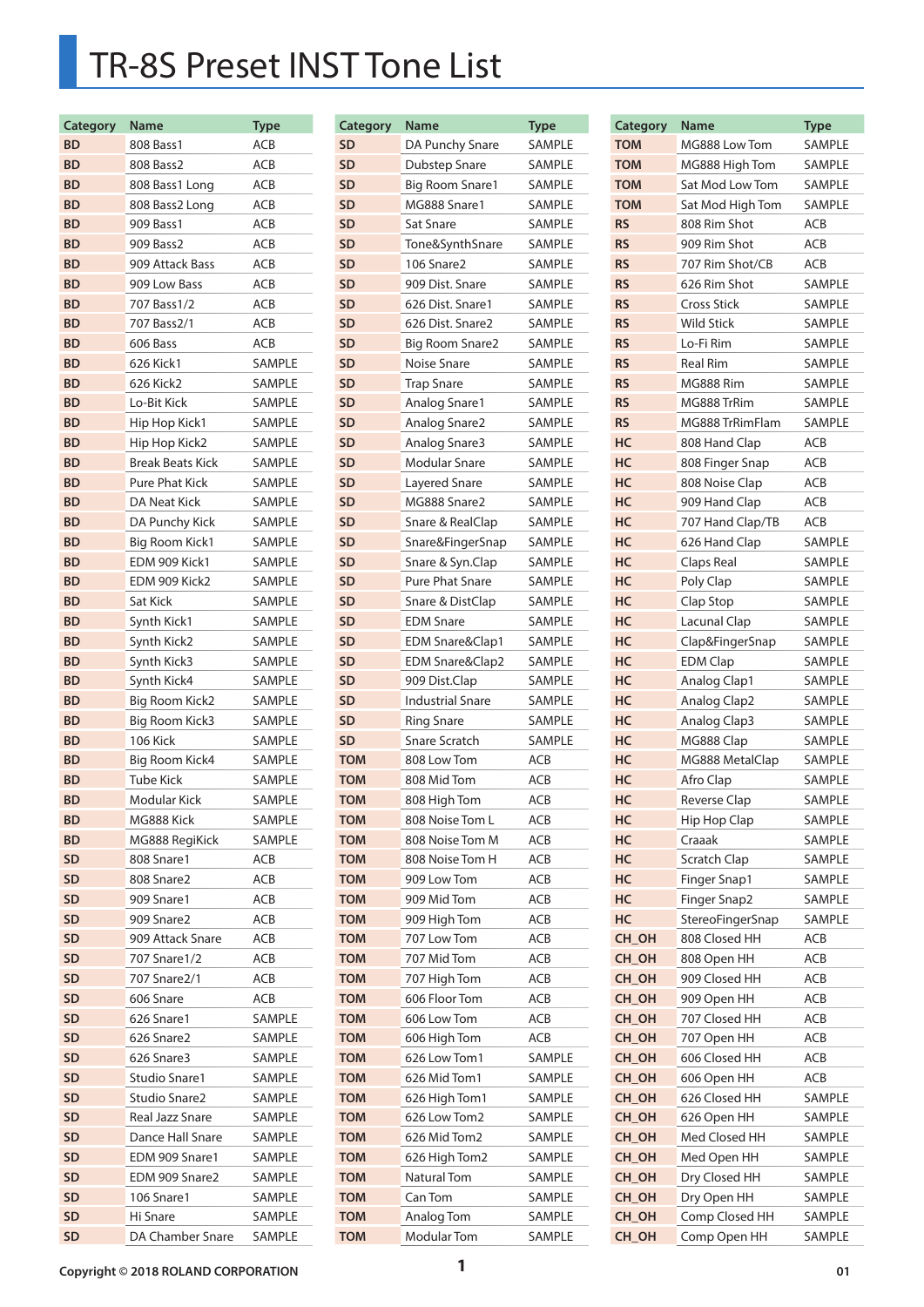| Category          | Name                  | <b>Type</b>      |
|-------------------|-----------------------|------------------|
| CH_OH             | Lo-Bit Closed HH      | SAMPLE           |
| CH_OH             | Lo-Bit Open HH        | SAMPLE           |
| CH_OH             | Closed 8bit HH        | SAMPLE           |
| CH OH             | ShortNoiseMid HH      | <b>SAMPLE</b>    |
| CH OH             | Sat HH                | SAMPLE           |
| CH OH             | <b>MG888 HH</b>       | SAMPLE           |
| CH_OH             | Modular HH            | SAMPLE           |
| CH OH             | <b>Jazz Closed HH</b> | SAMPLE           |
| CH_OH             | Open Hard HH          | SAMPLE           |
| CH_OH             | Hi Open HH            | SAMPLE           |
| CH_OH             | Openopen HH           | SAMPLE           |
| CH OH             | Vintage HH            | SAMPLE           |
| CH_OH             | Vinyl Open HH         | SAMPLE           |
| CH OH             | Analog Closed HH      | SAMPLE           |
| CH OH             | Analog Open HH        | SAMPLE           |
| CH_OH             | Sat Closed HH         |                  |
| CH_OH             |                       | SAMPLE<br>SAMPLE |
|                   | Sat Open HH           |                  |
| CC_RC             | 808 Cymbal            | ACB              |
| CC RC             | 808 Gate Cymbal       | ACB              |
| CC RC             | 909 Crash Cymbal      | ACB              |
| CC_RC             | 909 Ride Cymbal       | ACB              |
| CC_RC             | 707 Crash Cymbal      | ACB              |
| CC RC             | 707 Ride Cymbal       | ACB              |
| CC_RC             | 606 Cymbal            | ACB              |
| CC_RC             | 606 Gate Cymbal       | ACB              |
| CC RC             | 626 Crash Cymbal      | SAMPLE           |
| CC RC             | 626 Ride Cymbal       | SAMPLE           |
| CC RC             | 626 Ride Cup          | SAMPLE           |
| CC RC             | 626 China Cymbal      | SAMPLE           |
| CC RC             | Standard 16 Crash     | SAMPLE           |
| CC_RC             | StandardRideEdge      | SAMPLE           |
| CC_RC             | Stereo Cymbal         | <b>SAMPLE</b>    |
| PERC1             | 808 Low Conga         | ACB              |
| PERC1             | 808 Mid Conga         | ACB              |
| PERC1             | 808 High Conga        | ACB              |
| PERC1             | 727 HighBongo/LB      | ACB              |
| PERC1             | 727 LowBongo/HB       | ACB              |
| PERC1             | 727MtHiConga/OHC      | ACB              |
|                   | 727OpHiConga/         |                  |
| PERC1             | MHC                   | ACB              |
| PERC1             | 727 Low Conga         | ACB              |
| PERC1             | 727 High Timbale      | ACB              |
| PERC1             | 727 Low Timbale       | ACB              |
| PERC1             | 626MuteHighConga      | SAMPLE           |
| PERC1             | 626OpenHighConga      | SAMPLE           |
| PERC1             | 626 Low Conga         | SAMPLE           |
| PERC1             |                       |                  |
|                   | Sat Sine Conga        | SAMPLE           |
| PERC1             | Sat Sine Bongo        | SAMPLE           |
| PERC1             | 626 High Timbale      | SAMPLE           |
| PERC1             | 626 Low Timbale       | SAMPLE           |
| PERC1             | High Timbale          | SAMPLE           |
| PERC1             | Low Timbale           | SAMPLE           |
| PERC1             | SambaPercussion1      | SAMPLE           |
| PERC1             | Samba Bateria         | SAMPLE           |
| PERC1             | SambaPercussion2      | SAMPLE           |
| PERC <sub>2</sub> | 808 Claves            | ACB              |

| <b>Category</b>   | Name                  | <b>Type</b>   |
|-------------------|-----------------------|---------------|
| PERC <sub>2</sub> | 626 Claves            | SAMPLE        |
| PERC <sub>2</sub> | <b>High Claves</b>    | SAMPLE        |
| PERC <sub>2</sub> | MG888 Claves          | SAMPLE        |
| PERC <sub>2</sub> | Ohkawa                | SAMPLE        |
| PERC <sub>2</sub> | Block                 | SAMPLE        |
| PERC <sub>2</sub> | Castanets             | <b>SAMPLE</b> |
| PERC3             | 808 Maracas           | ACB           |
| PERC3             | 707Tambourine/HC      | <b>ACB</b>    |
| PERC3             | 727 Cabasa/MA         | ACB           |
| PERC3             | 727 Maracas/CA        | ACB           |
| PERC3             | 626 Shaker            | SAMPLE        |
| <b>PERC3</b>      | <b>Real Shaker</b>    | SAMPLE        |
| PERC3             | Analog Shaker         | SAMPLE        |
| PERC3             | 626 Tambourine        | SAMPLE        |
| PERC3             | Tambourine            | SAMPLE        |
| PERC3             | Chekere               | SAMPLE        |
| PERC3             | AfroDrum Rat          | <b>SAMPLE</b> |
| PERC4             | 808 Cowbell           | ACB           |
| PERC4             | 707 Cowbell/RS        | ACB           |
|                   |                       |               |
| PERC4             | 727 HighAgogo/LA      | ACB           |
| PERC4             | 727 Low Agogo/HA      | ACB           |
| PERC4             | 626 Cowbell           | SAMPLE        |
| PERC4             | Cowbell               | SAMPLE        |
| PERC4             | <b>Tin Cowbell</b>    | SAMPLE        |
| PERC4             | 626 High Agogo        | SAMPLE        |
| PERC4             | 626 Low Agogo         | SAMPLE        |
| PERC4             | Open Triangle         | SAMPLE        |
| PERC4             | <b>Funky Triangle</b> | SAMPLE        |
| PERC5             | 727 ShortWhistle      | ACB           |
| PERC5             | 727 Long Whistle      | ACB           |
| PERC5             | 727 Quijada           | ACB           |
| PERC5             | 727 Star Chime        | ACB           |
| PERC5             | Jingle Bell           | SAMPLE        |
| PERC5             | <b>Udu Pot Long</b>   | SAMPLE        |
| PERC5             | Udu Pot Short         | SAMPLE        |
| PERC5             | <b>Udu Pot Mute</b>   | SAMPLE        |
| FX HIT            | AnalogMetalPerc1      | SAMPLE        |
| FX_HIT            | AnalogMetalPerc2      | SAMPLE        |
| FX_HIT            | <b>Mental Perc</b>    | SAMPLE        |
| FX_HIT            | Dr.Beat               | SAMPLE        |
| FX HIT            | PC-2 Machine          | SAMPLE        |
| FX_HIT            | Feedback Stab         | SAMPLE        |
| FX_HIT            | 1971 SpringBlip       | SAMPLE        |
| FX_HIT            | 1971 Doctor           | SAMPLE        |
| FX_HIT            | 1971 Phone            | SAMPLE        |
| FX_HIT            | Modular Sweep         | SAMPLE        |
| FX_HIT            | Modular FX Dly        | SAMPLE        |
| FX_HIT            | PC-2 Spacers          | SAMPLE        |
| fx_hit            | <b>Ring FX</b>        | SAMPLE        |
| fx_hit            | 1971 Fall             | SAMPLE        |
| FX HIT            | Modular FX1           | SAMPLE        |
| FX HIT            | Modular FX2           | SAMPLE        |
| FX_HIT            | MG888 FutureShot      | SAMPLE        |
| FX_HIT            | SH <sub>2</sub> S Zap | SAMPLE        |
| FX_HIT            | 1971 Dong             | SAMPLE        |
| FX_HIT            | Sat Stab              | SAMPLE        |
|                   |                       |               |

## **TR-8S Preset INST Tone List**

| Category      | Name                   | <b>Type</b>   |
|---------------|------------------------|---------------|
| FX HIT        | Pong1                  | SAMPLE        |
| FX HIT        | Pong2                  | <b>SAMPLE</b> |
| FX HIT        | Boing                  | SAMPLE        |
| FX HIT        | Jungle Beep            | <b>SAMPLE</b> |
| FX_HIT        | <b>Tape Stop</b>       | <b>SAMPLE</b> |
| FX_HIT        | Techno Scene           | SAMPLE        |
| FX_HIT        | P.Phatt Hit            | SAMPLE        |
| FX_HIT        | Hit & Drum             | <b>SAMPLE</b> |
| FX HIT        | Spoon Hit              | <b>SAMPLE</b> |
| FX HIT        | <b>Elec Sizzle</b>     | <b>SAMPLE</b> |
| FX HIT        | Industrial Hit1        | <b>SAMPLE</b> |
| FX HIT        | Industrial Hit2        | SAMPLE        |
| FX_HIT        | <b>PCM Press</b>       | SAMPLE        |
| FX_HIT        | Thrill                 | SAMPLE        |
| FX_HIT        | ElectricDunk           | <b>SAMPLE</b> |
| FX HIT        | Construction           | SAMPLE        |
| FX HIT        | Sawing                 | <b>SAMPLE</b> |
| FX HIT        | <b>Compress Start</b>  | SAMPLE        |
| FX HIT        | Jack Hammer            | SAMPLE        |
| FX_HIT        | <b>Machine Noise</b>   | <b>SAMPLE</b> |
| FX_HIT        | Metal Bang             | SAMPLE        |
| FX_HIT        | Metallic Shot          | SAMPLE        |
| FX HIT        | <b>Tom Noise</b>       | <b>SAMPLE</b> |
| FX HIT        | Hi Dist Short          | <b>SAMPLE</b> |
| <b>FX HIT</b> | DigiAttack             | <b>SAMPLE</b> |
| <b>FX HIT</b> | <b>Vinyl Noise</b>     | <b>SAMPLE</b> |
| FX HIT        | Glass                  | SAMPLE        |
| FX_HIT        | Rev 626 Crash          | SAMPLE        |
| FX_HIT        | Rev 626 Ride           | SAMPLE        |
| FX_HIT        | Rev 626 Cup            | SAMPLE        |
| FX_HIT        | Rev 626 China          | SAMPLE        |
| <b>FX HIT</b> | Rev Stereo Cym         | SAMPLE        |
| FX HIT        | <b>Rev Analog Tom</b>  | SAMPLE        |
| FX_HIT        | <b>Rev Natural Tom</b> | SAMPLE        |
| <b>FX HIT</b> | Flute FX               | SAMPLE        |
| FX_HIT        | Tube FX                | SAMPLE        |
| FX HIT        | Voice Bells            | SAMPLE        |
| <b>VOICE</b>  | Ouh                    | SAMPLE        |
| <b>VOICE</b>  | Hoo!                   | SAMPLE        |
| <b>VOICE</b>  | Uhha                   | SAMPLE        |
| <b>VOICE</b>  | Eh                     | SAMPLE        |
| <b>VOICE</b>  | Oh!                    | SAMPLE        |
| <b>VOICE</b>  | <b>DA Break</b>        | SAMPLE        |
| <b>VOICE</b>  | DA VT Check            | <b>SAMPLE</b> |
| <b>VOICE</b>  | DA VT Hey              | SAMPLE        |
| <b>VOICE</b>  | DA VT Oh               | SAMPLE        |
| <b>VOICE</b>  | DA VP Go               | SAMPLE        |
| <b>VOICE</b>  | DA VP Move             | SAMPLE        |
| <b>VOICE</b>  | Voice FX               | SAMPLE        |
| <b>VOICE</b>  | Vocoder A              | SAMPLE        |
| <b>VOICE</b>  | Vocoder Dance          | SAMPLE        |
| <b>VOICE</b>  | Aah Formant            | SAMPLE        |
| <b>VOICE</b>  | Eeh Formant            | SAMPLE        |
| <b>VOICE</b>  | lih Formant            | SAMPLE        |
| <b>VOICE</b>  | Ooh Formant            | SAMPLE        |
| <b>VOICE</b>  | Uuh Formant            | SAMPLE        |